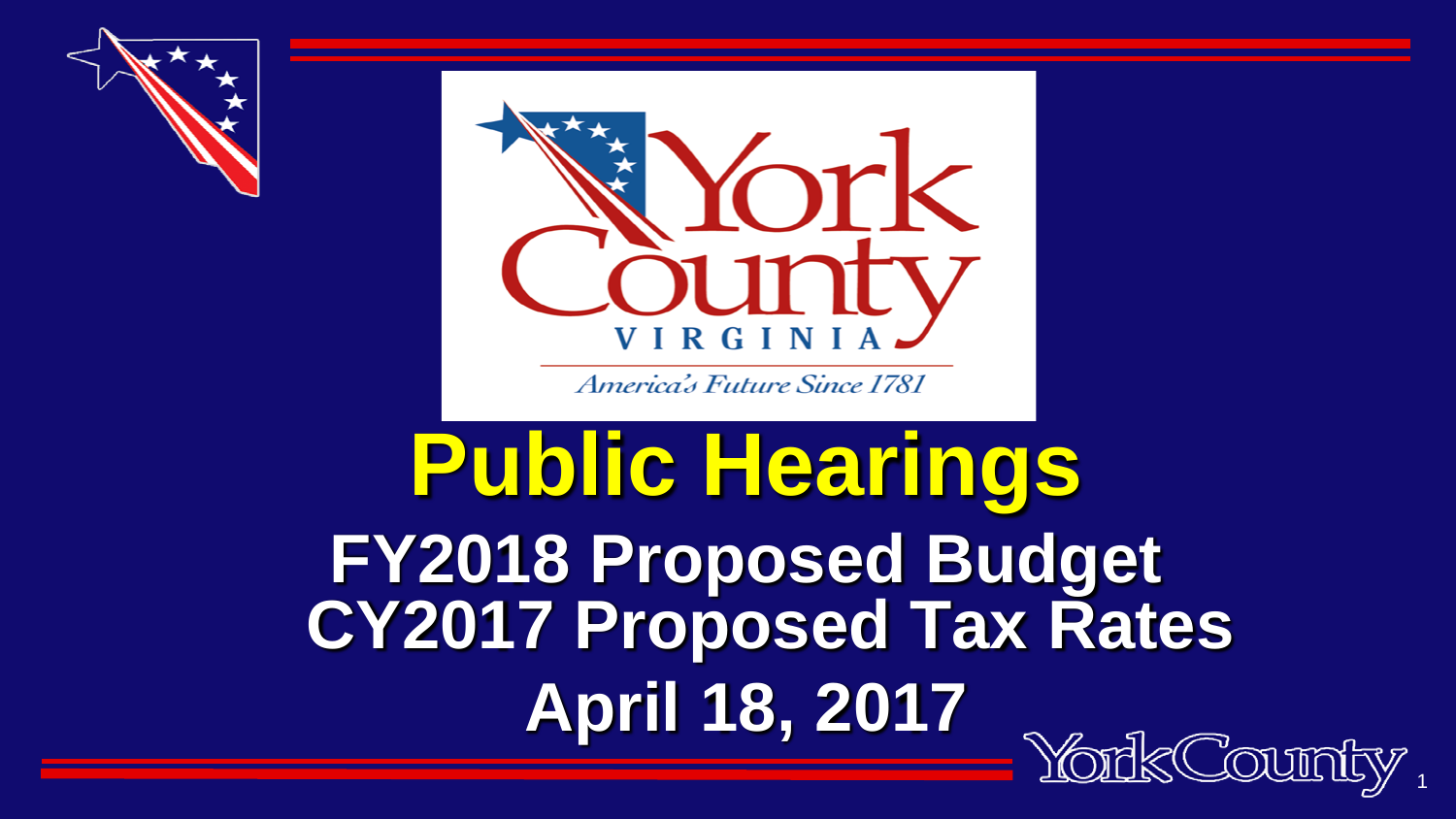



#### **Public Hearing FY2018 Proposed Budget**

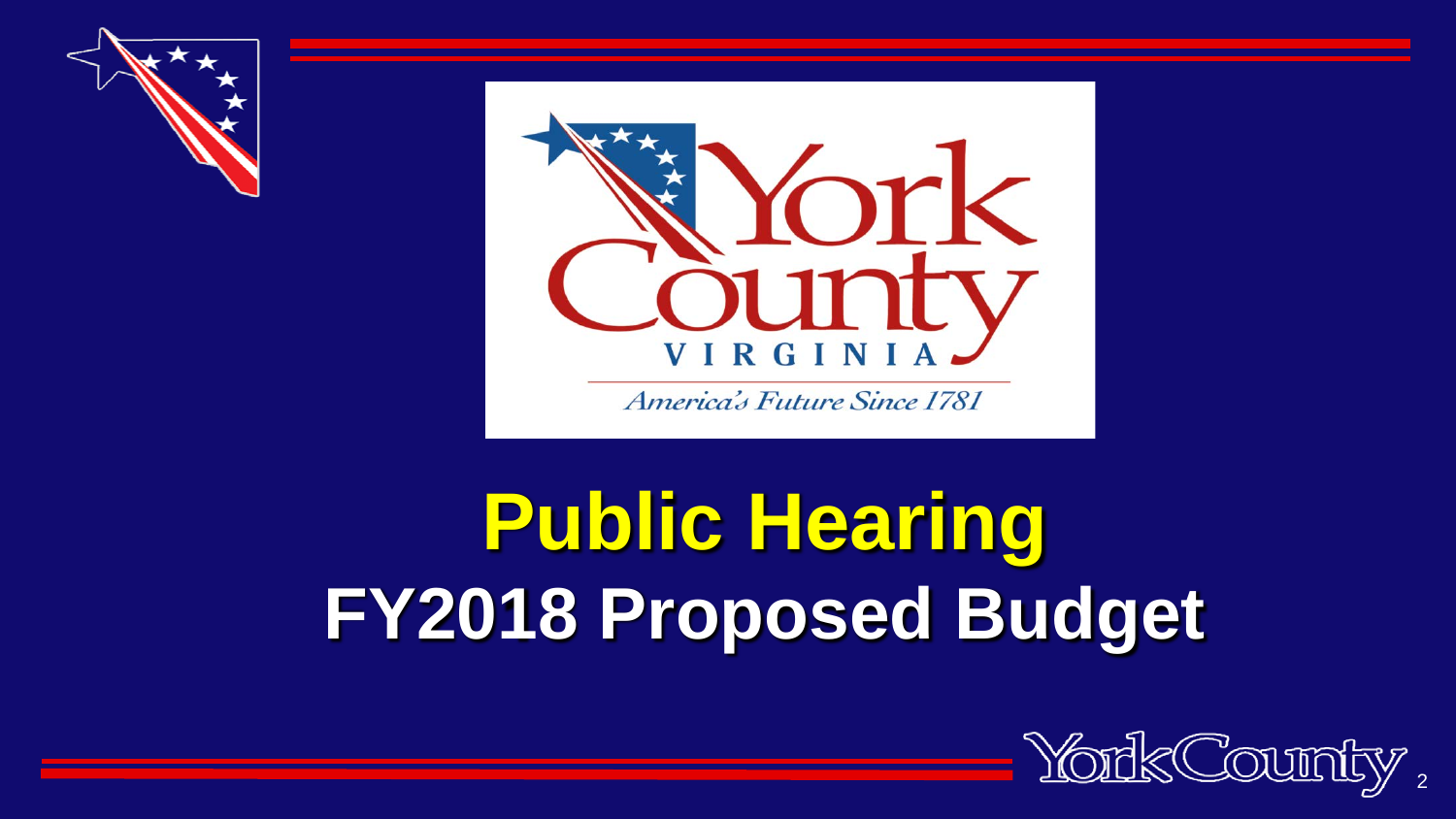

### **Annual Budget Public Hearing**

• Required by Code of Virginia §15.2-2506

• Purpose is to allow citizens to attend and state their views on the proposed budget

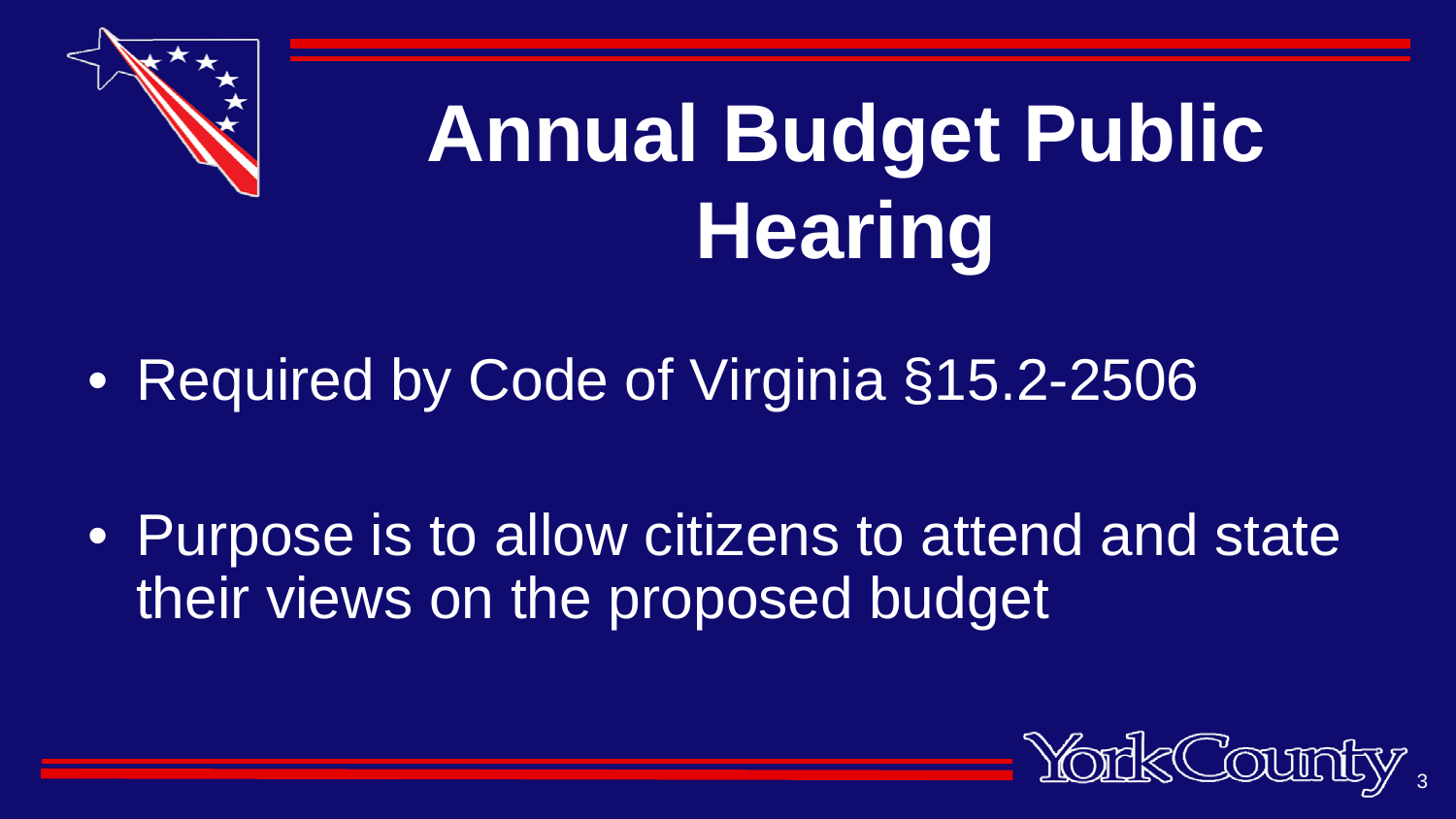# **Fiscal Year 2018 Proposed General Fund Budget \$141.9 million**

**Tax Rate Increase Proposed Current Rate: 75.15 cents Proposed Rate: 79.5 cents**

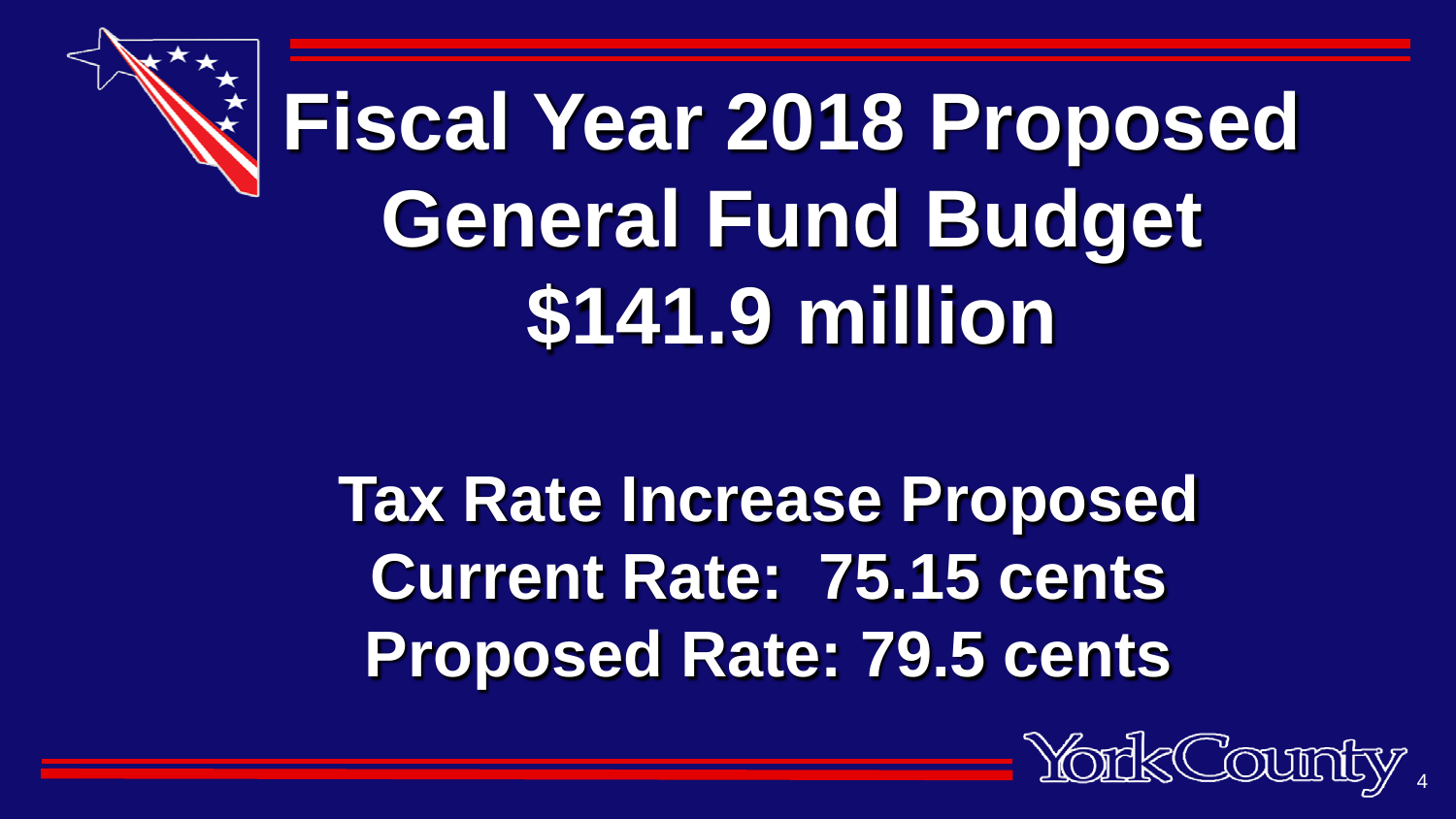## **FY2018 Budget Priorities**

- Investment in Schools
- Public Safety
	- Operations & Staffing
- Salaries & Benefits
- Sustainable Capital **Budgets**
- Regional Commitments
- Technology Commitments
- Public Works
	- Hybrid Crew
- Elimination of the Boat Tax
- Debt Service

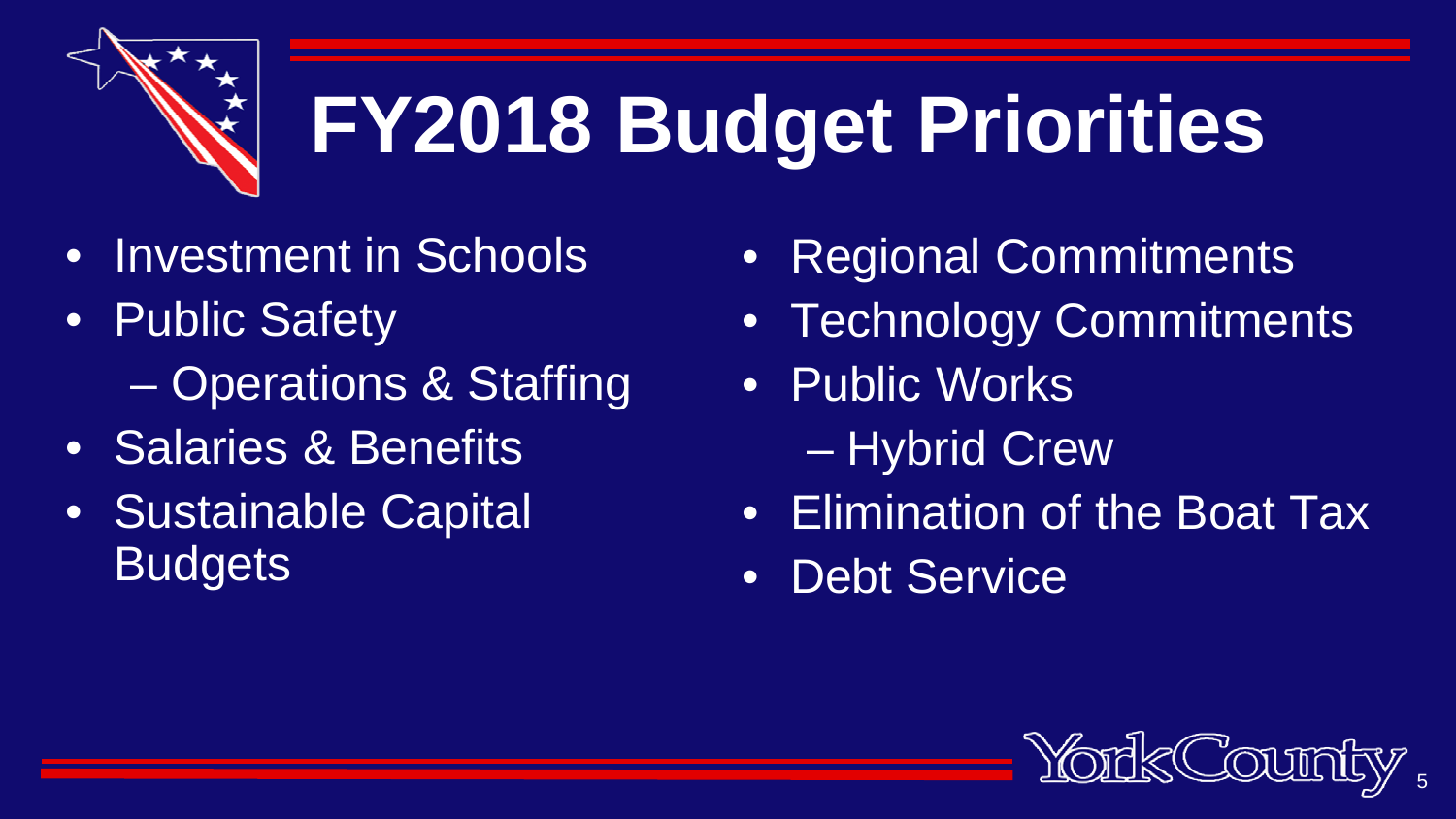

#### FY2018 Proposed Budget \$201.6 Million (All County Funds)

| <b>Millions</b> | <b>Fund</b>                          |
|-----------------|--------------------------------------|
|                 | \$141.9 General Fund                 |
|                 | 19.0 Enterprise Funds                |
|                 | 64.2 Other Funds                     |
|                 | (23.5) Less: Transfers Between Funds |
|                 | \$201.6 Total County Budget          |





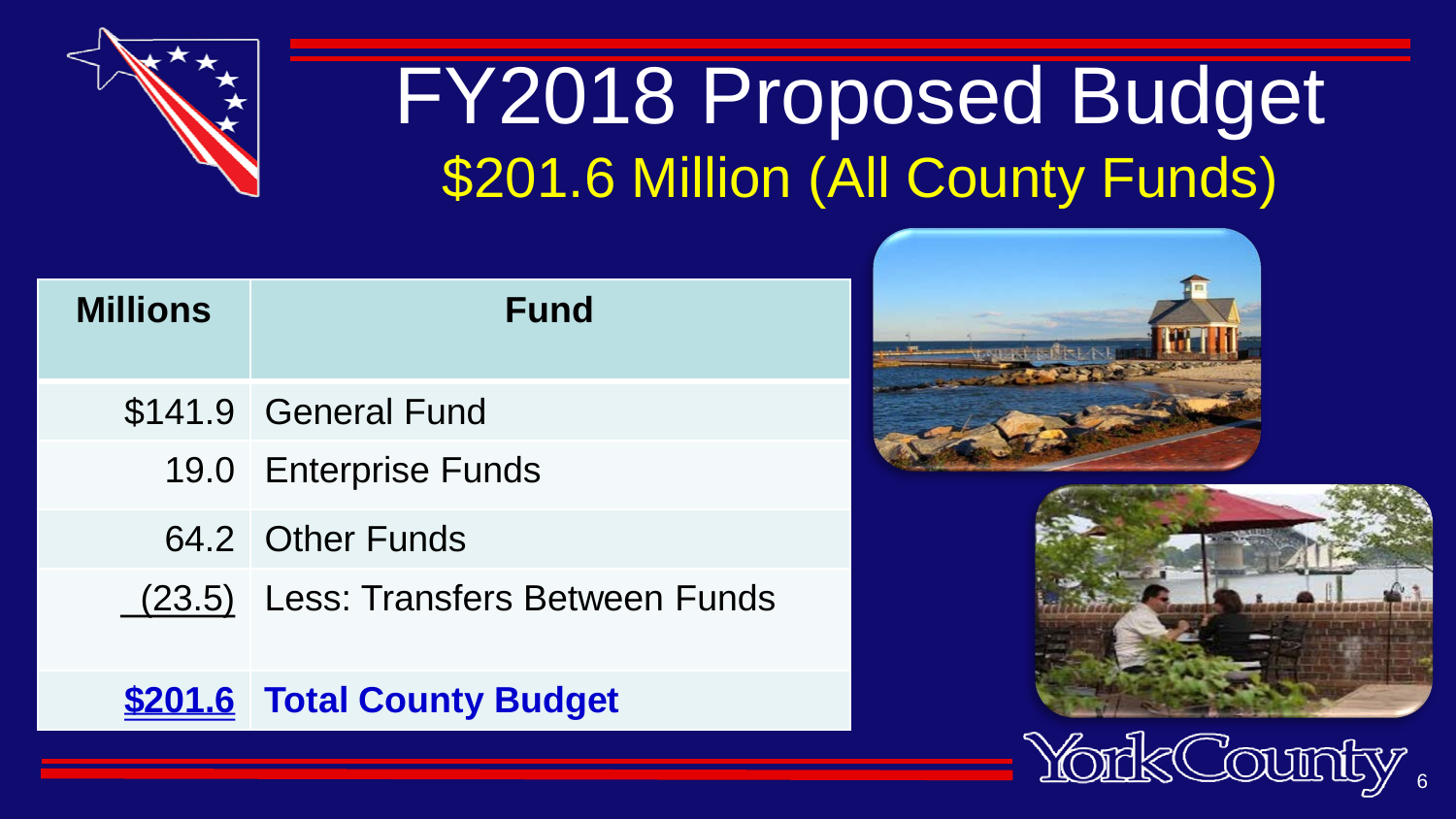

# **Public Hearing**

## **FY2018 Proposed Budget**

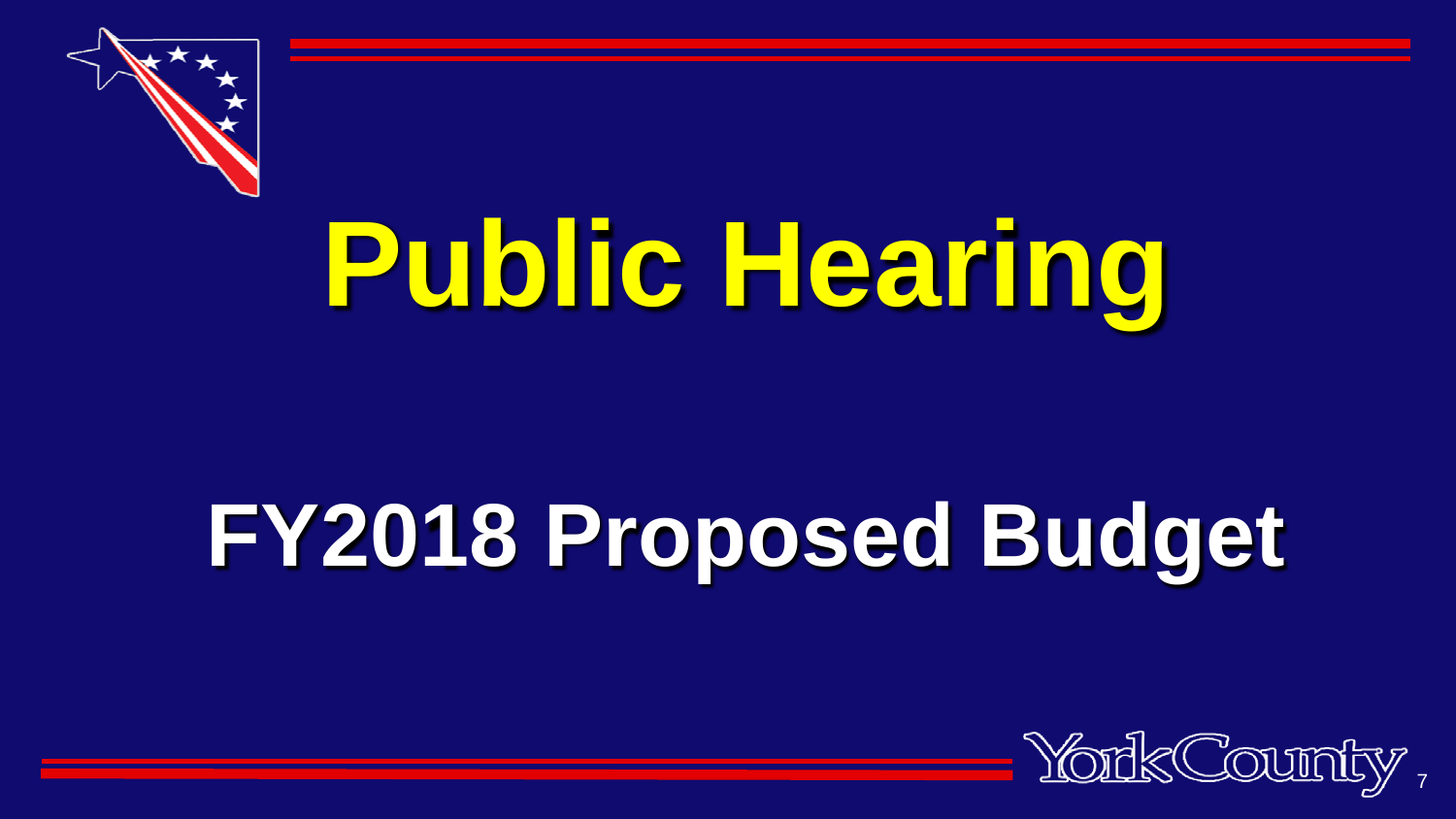



America's Future Since 1781

#### **Public Hearing Calendar Year 2017 Proposed Tax Rates**

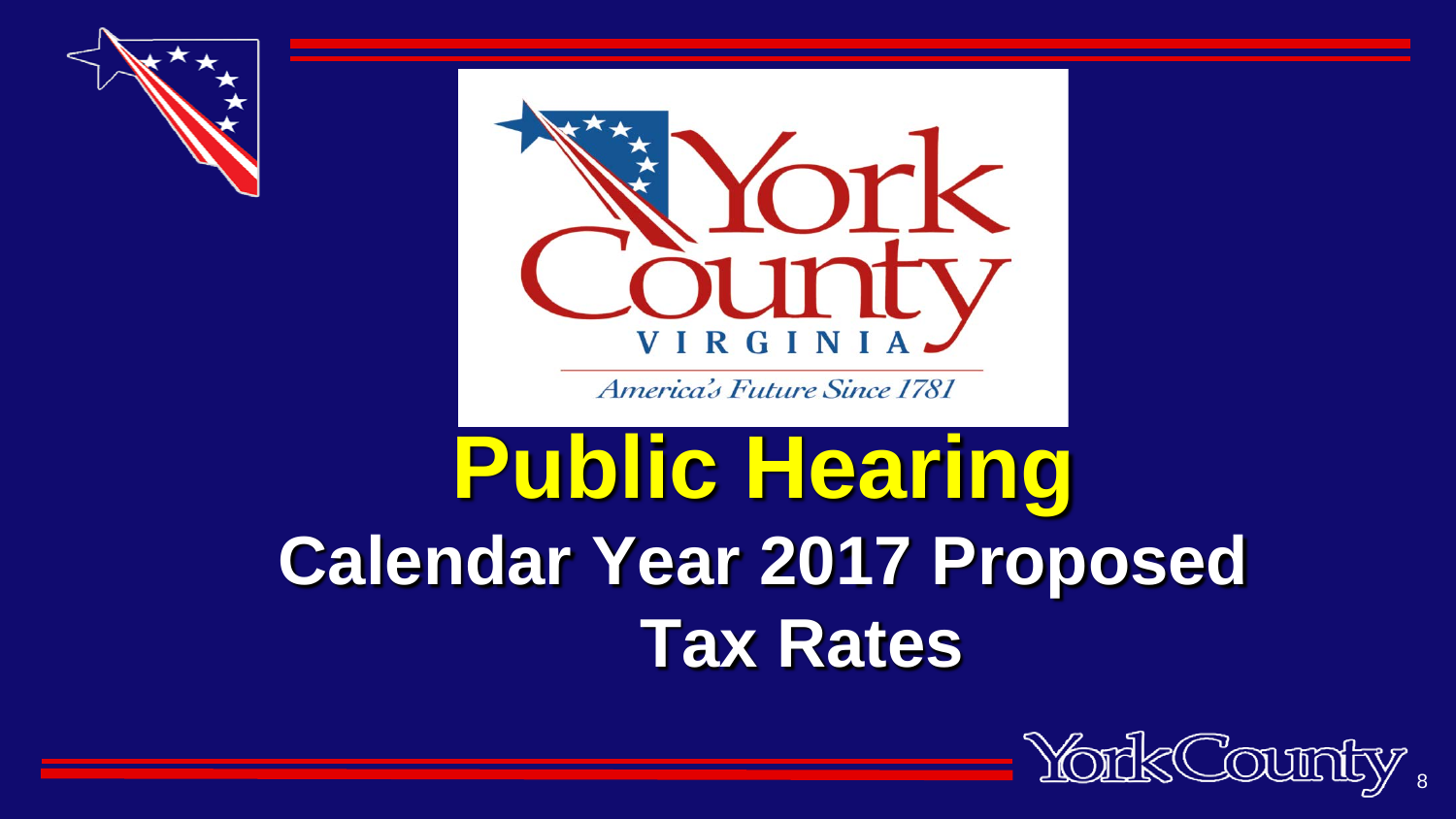

### **Proposed Tax Rate Public Hearing**

• Required by York County Policy Prior to Ordinance Adoption

• Purpose is to allow citizens to attend and state their views on the proposed tax rates

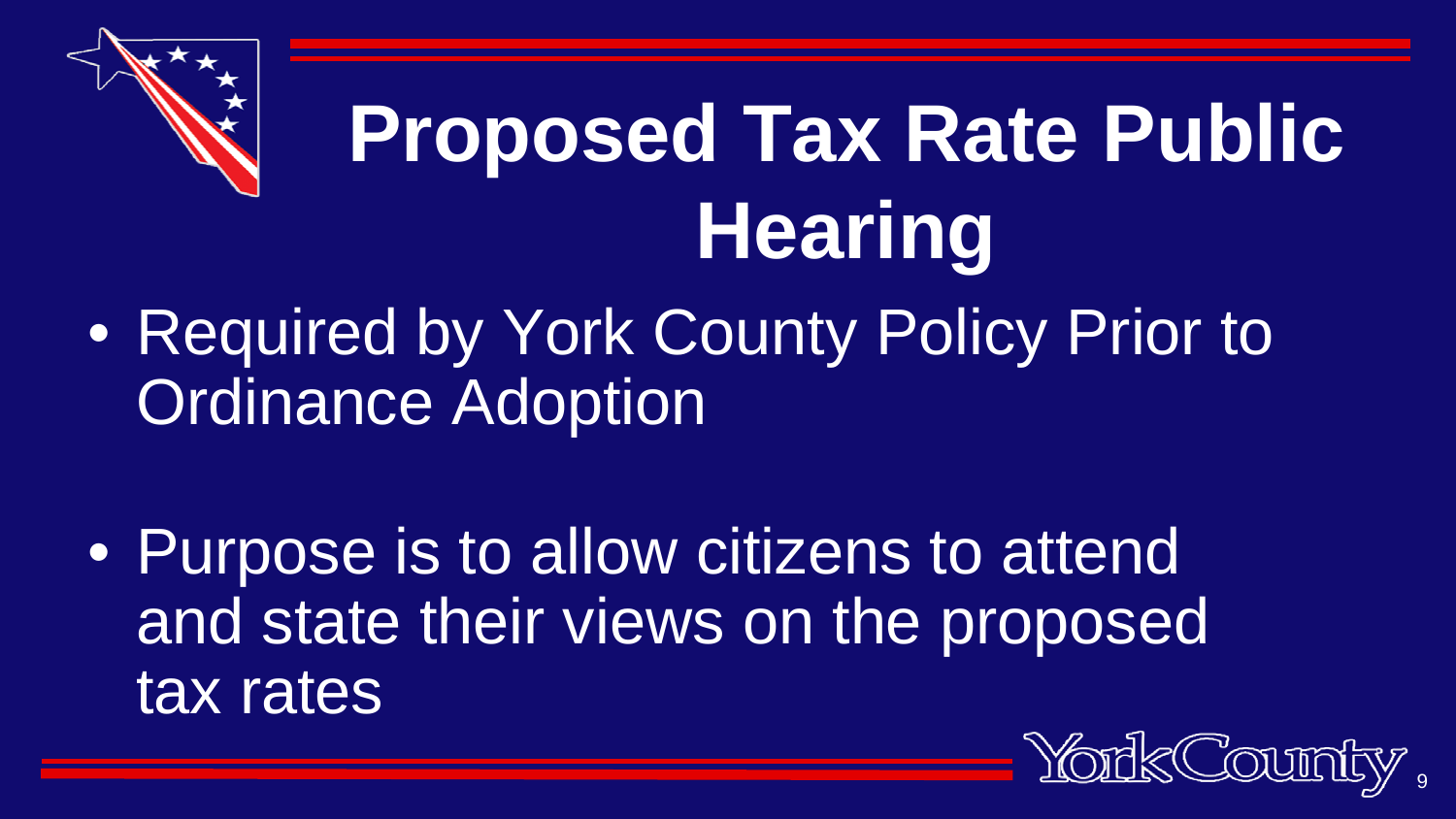

#### **Tax Rates Per \$100**

|                                                                        | <b>Calendar</b><br>Year<br>2016 | <b>Advertised</b><br><b>Calendar Year</b><br>2017 | <b>Proposed</b><br><b>Calendar Year</b><br>2017 |
|------------------------------------------------------------------------|---------------------------------|---------------------------------------------------|-------------------------------------------------|
| <b>Real Estate</b>                                                     | \$0.7515                        | \$0.795                                           | \$0.795                                         |
| <b>Personal Property</b>                                               | \$4.00                          | \$4.00                                            | \$4.00                                          |
| <b>Personal Property (one vehicle owned)</b><br>by a disabled veteran) | \$1.00                          | \$1.00                                            | \$1.00                                          |
| Machinery/Tools                                                        | \$4.00                          | \$4.00                                            | \$4.00                                          |
| <b>Mobile Homes</b>                                                    | \$0.7515                        | \$0.795                                           | \$0.795                                         |
| Boats Less than 5 Tons                                                 | \$4.00                          | \$4.00                                            | \$0.000000001                                   |
| Boats & Watercraft 5 Tons or more                                      | \$1.00                          | \$1.00                                            | \$0.000000001                                   |
|                                                                        |                                 |                                                   | Varile Counsire                                 |

**TOMA ANGLEY**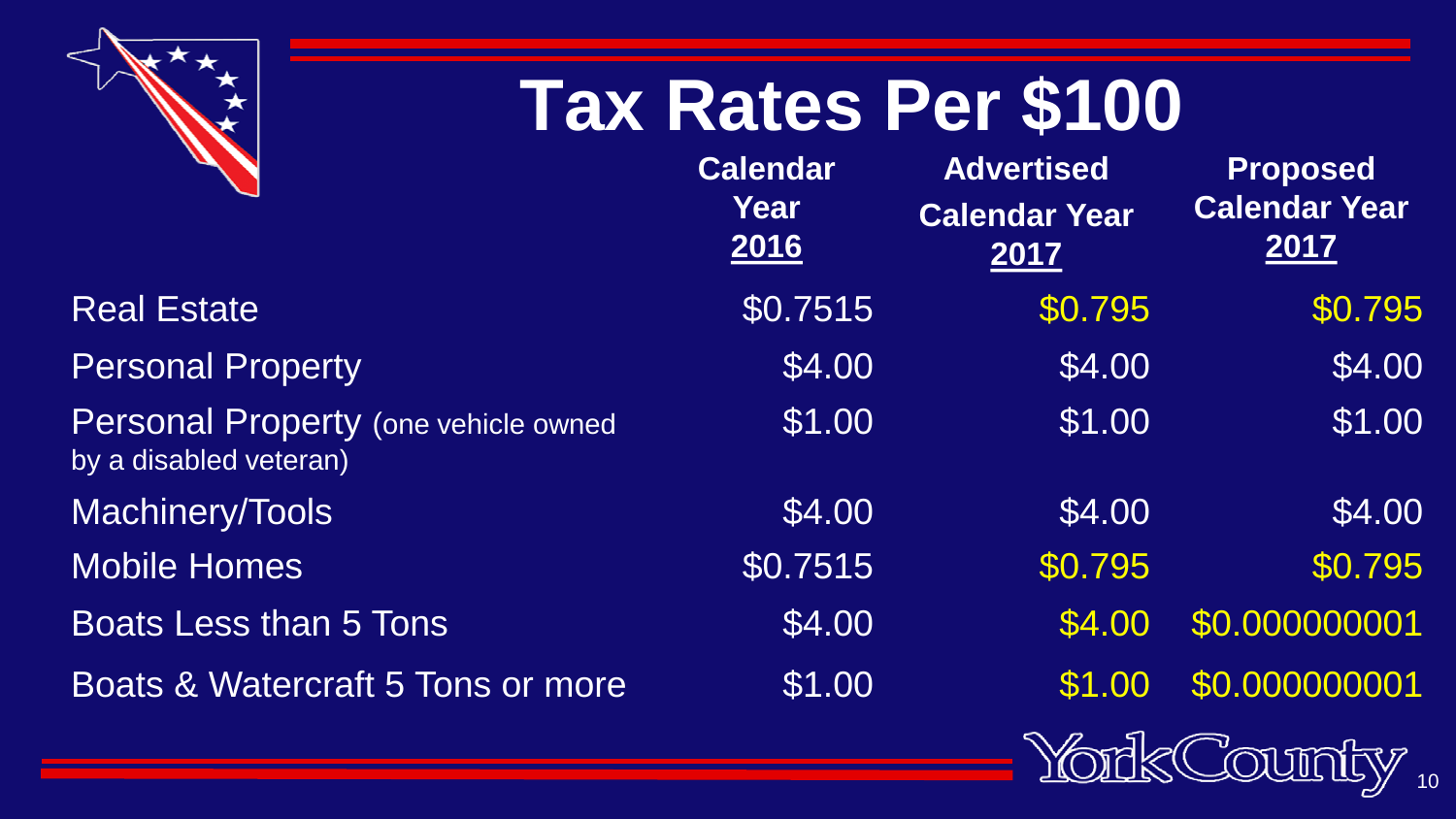

# **Public Hearing**

## **Calendar Year 2017 Proposed Tax Rates**

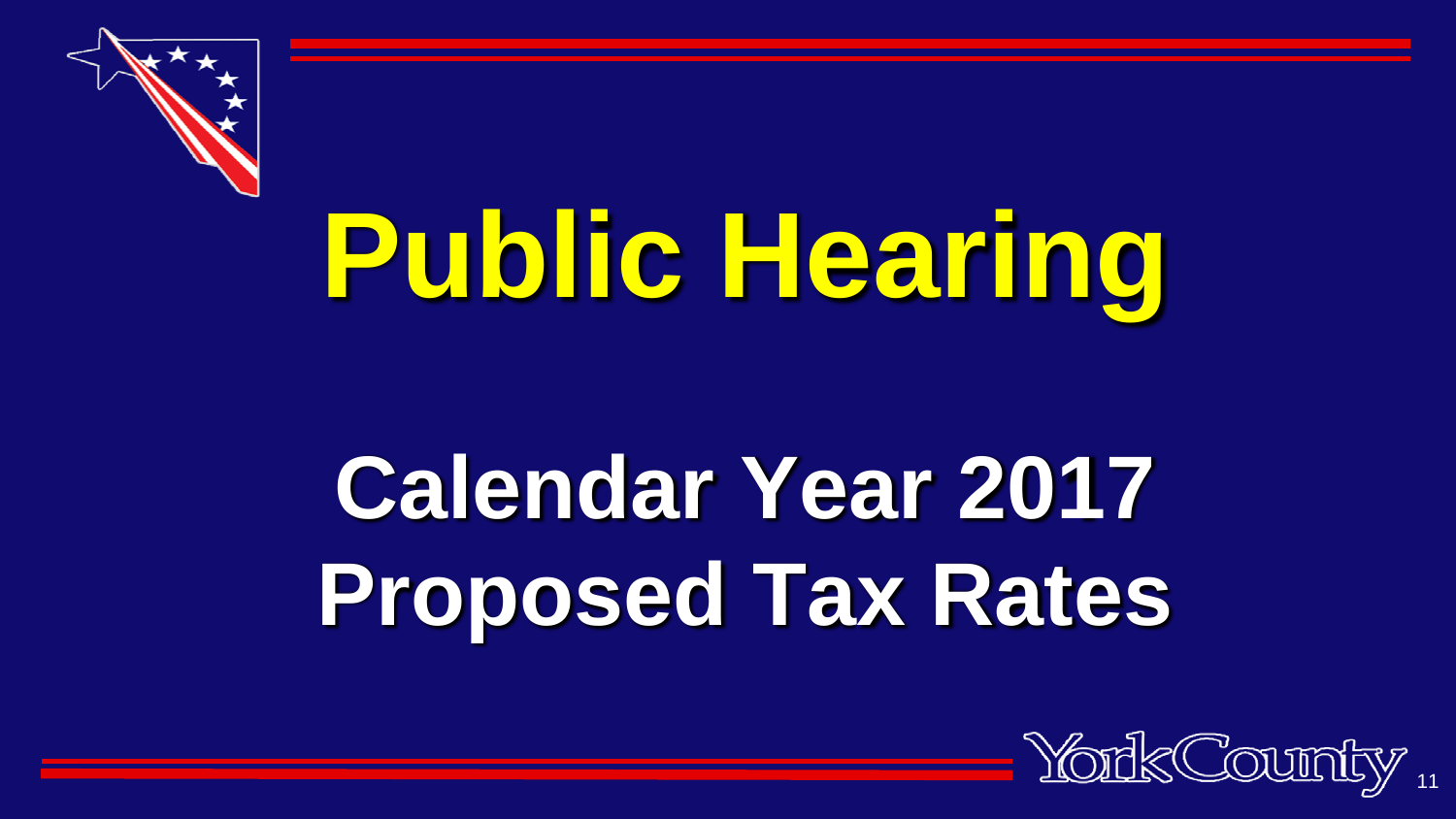

# **Scheduled Adoption**

### May 2 York Hall, East Room 6:00 pm